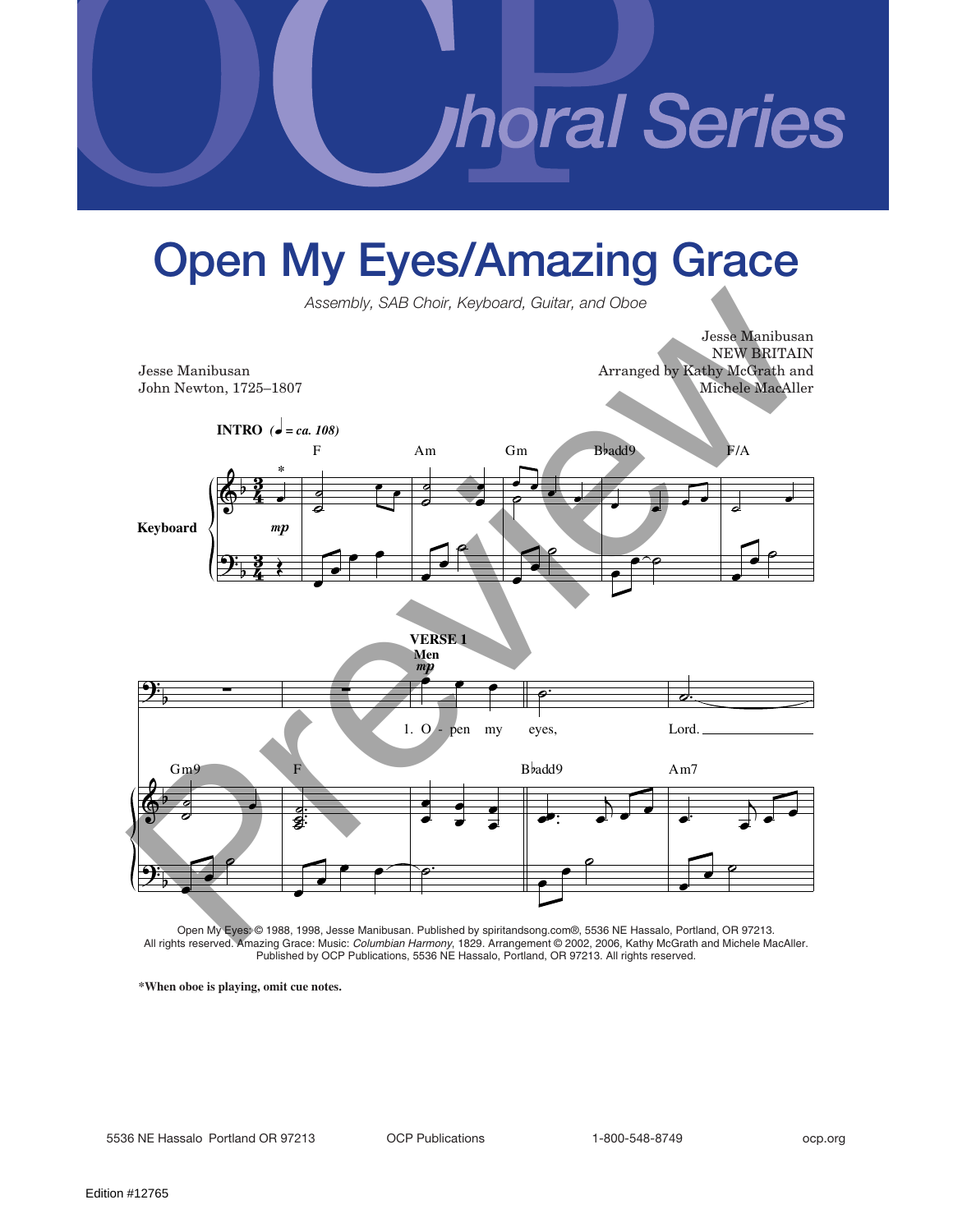

Edition 12765-Z Open My Eyes/Amazing Grace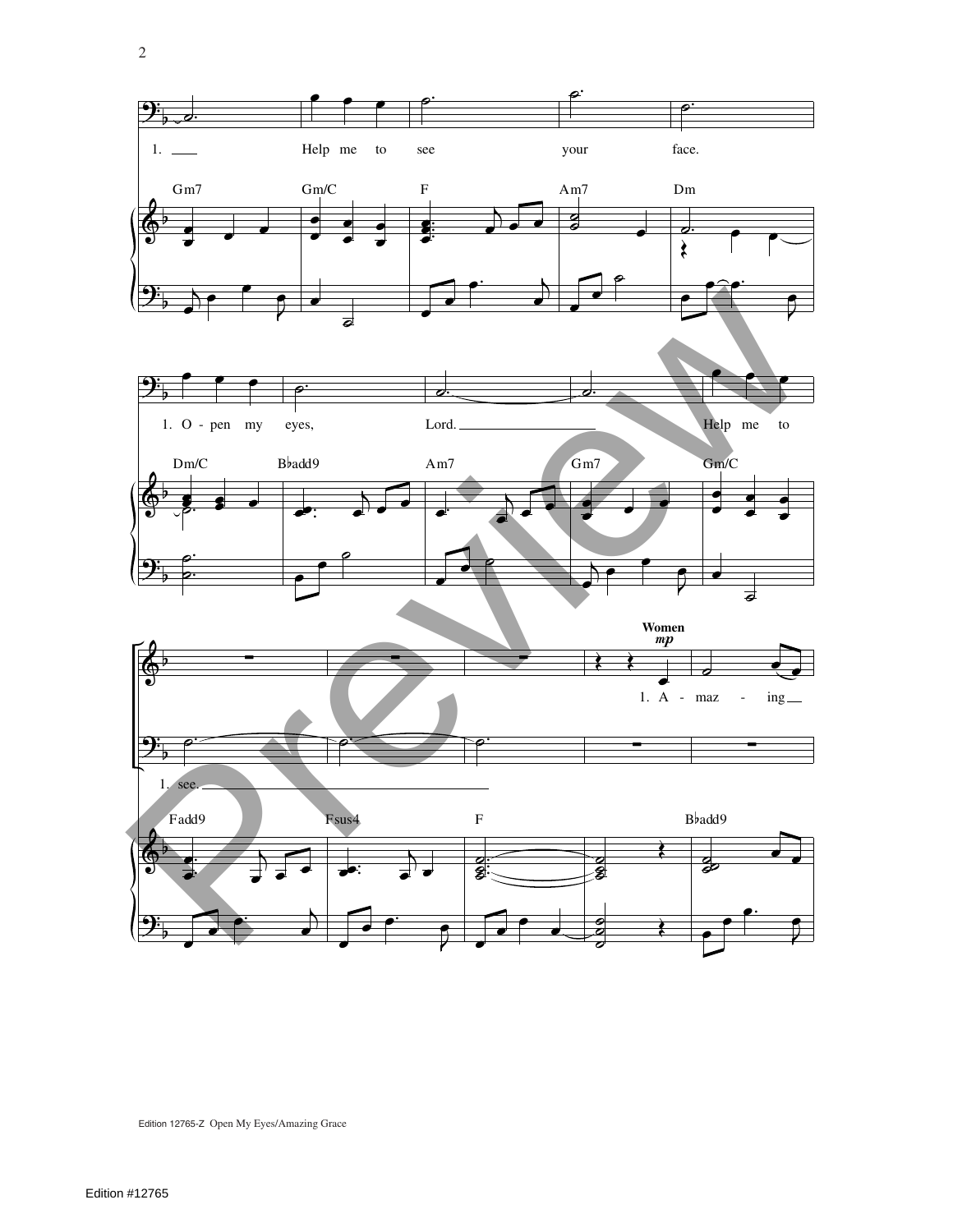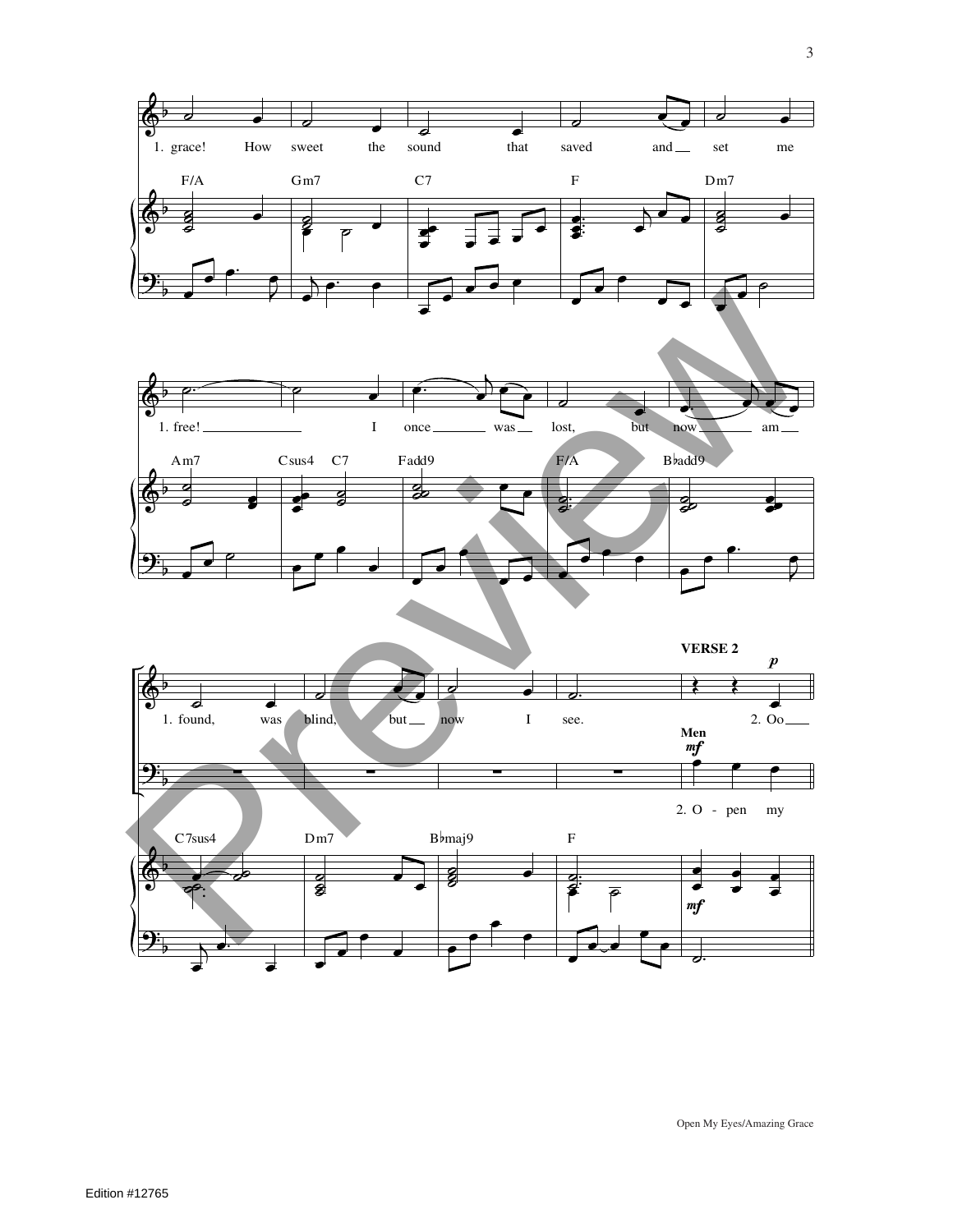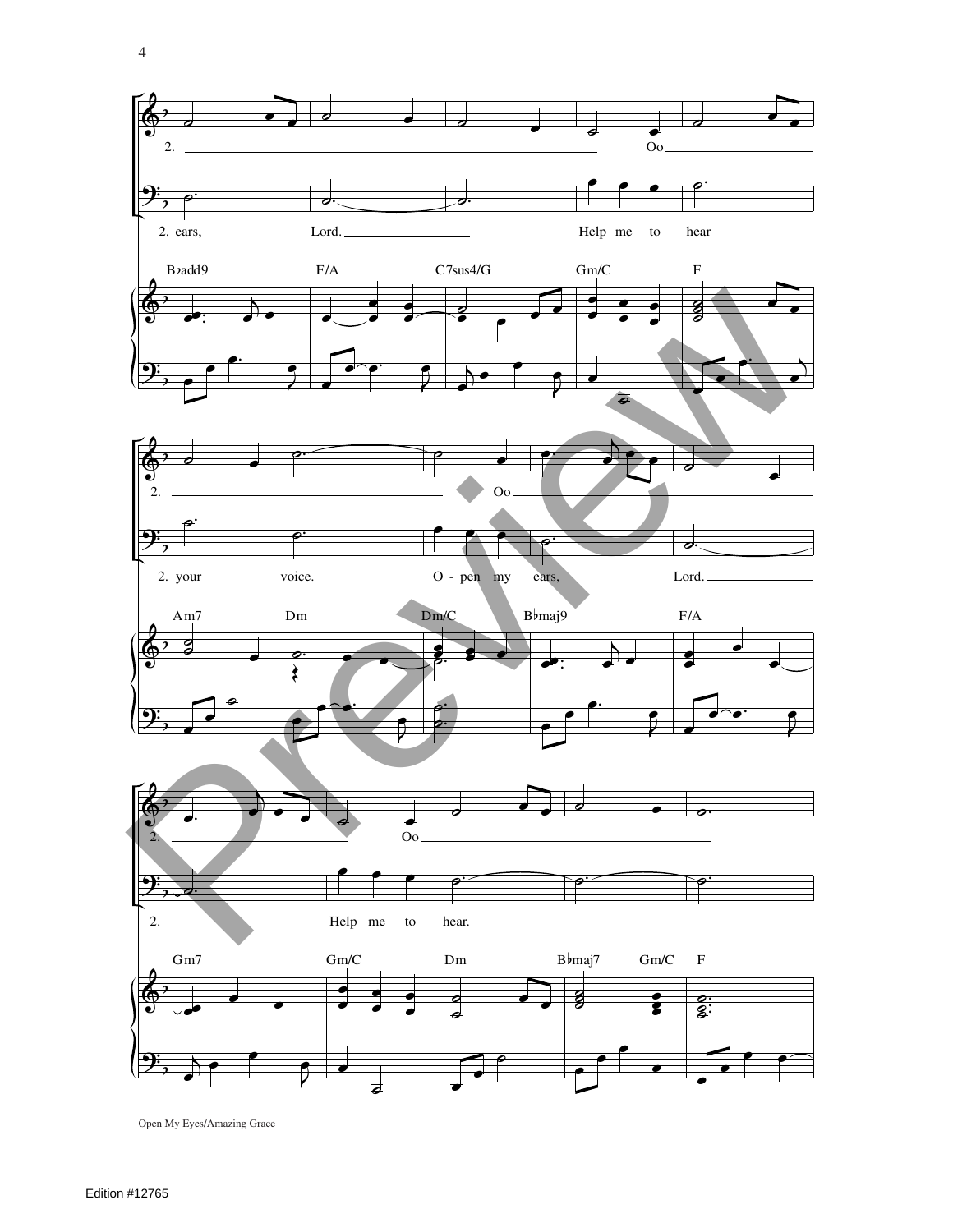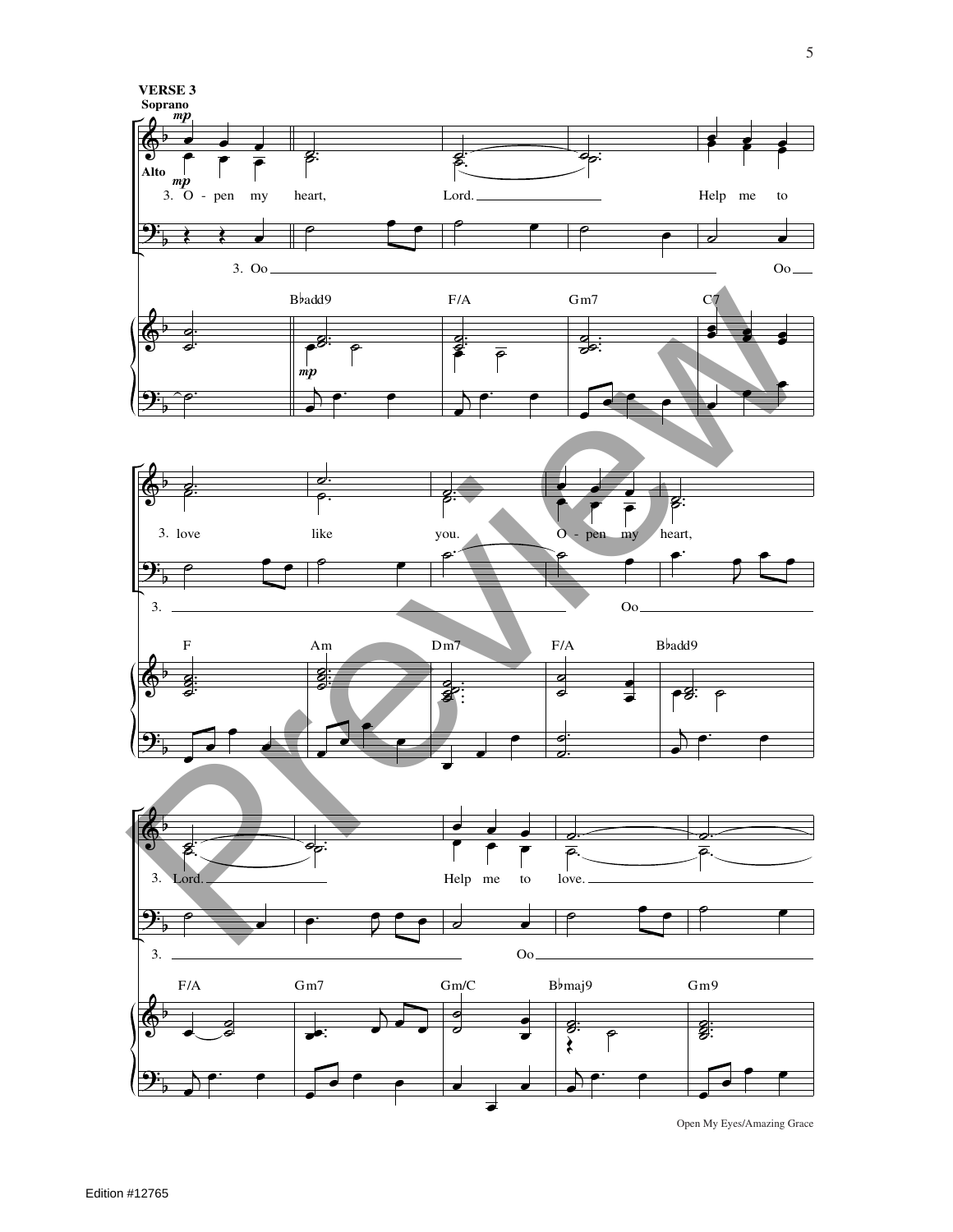

Open My Eyes/Amazing Grace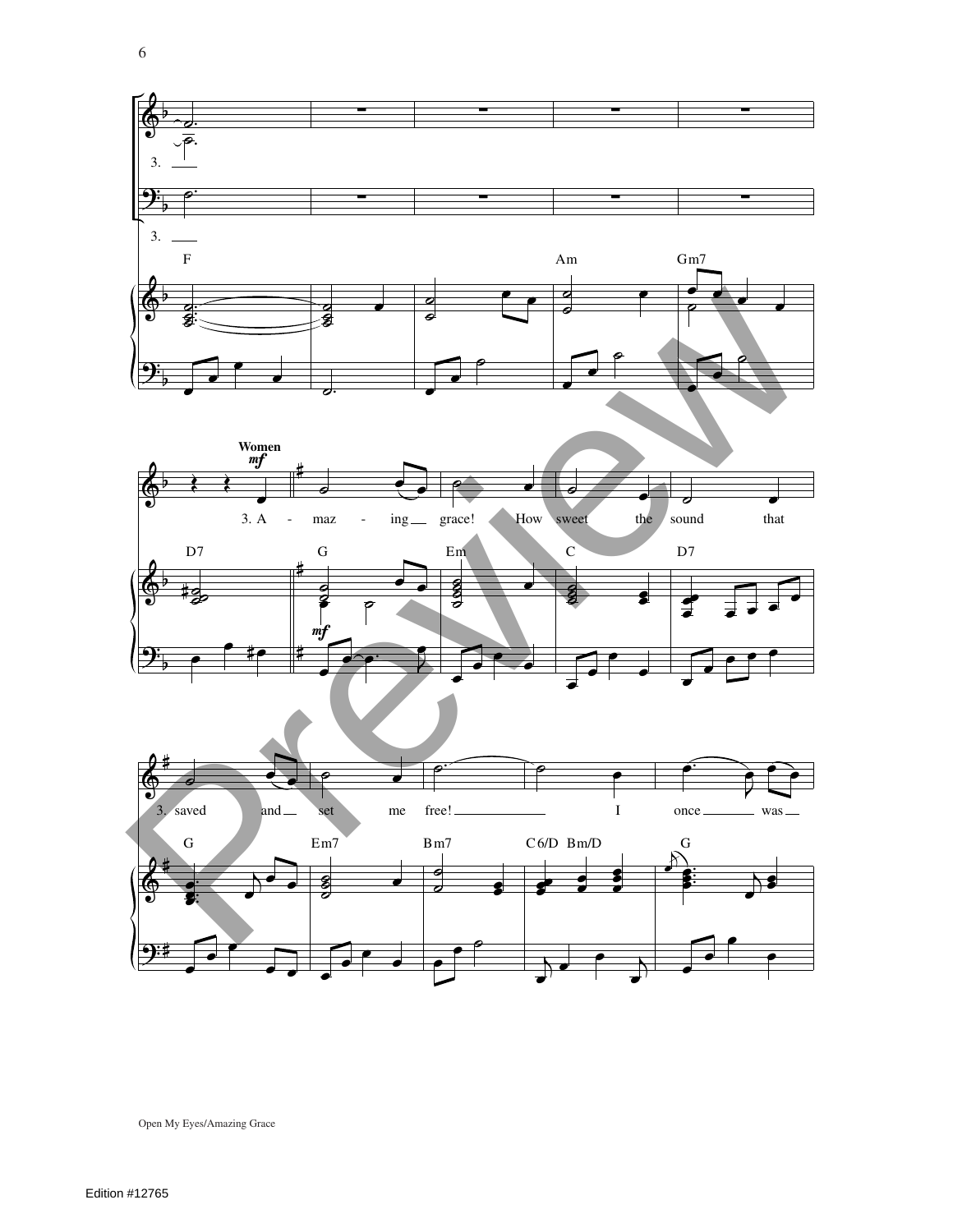

**INTERLUDE**





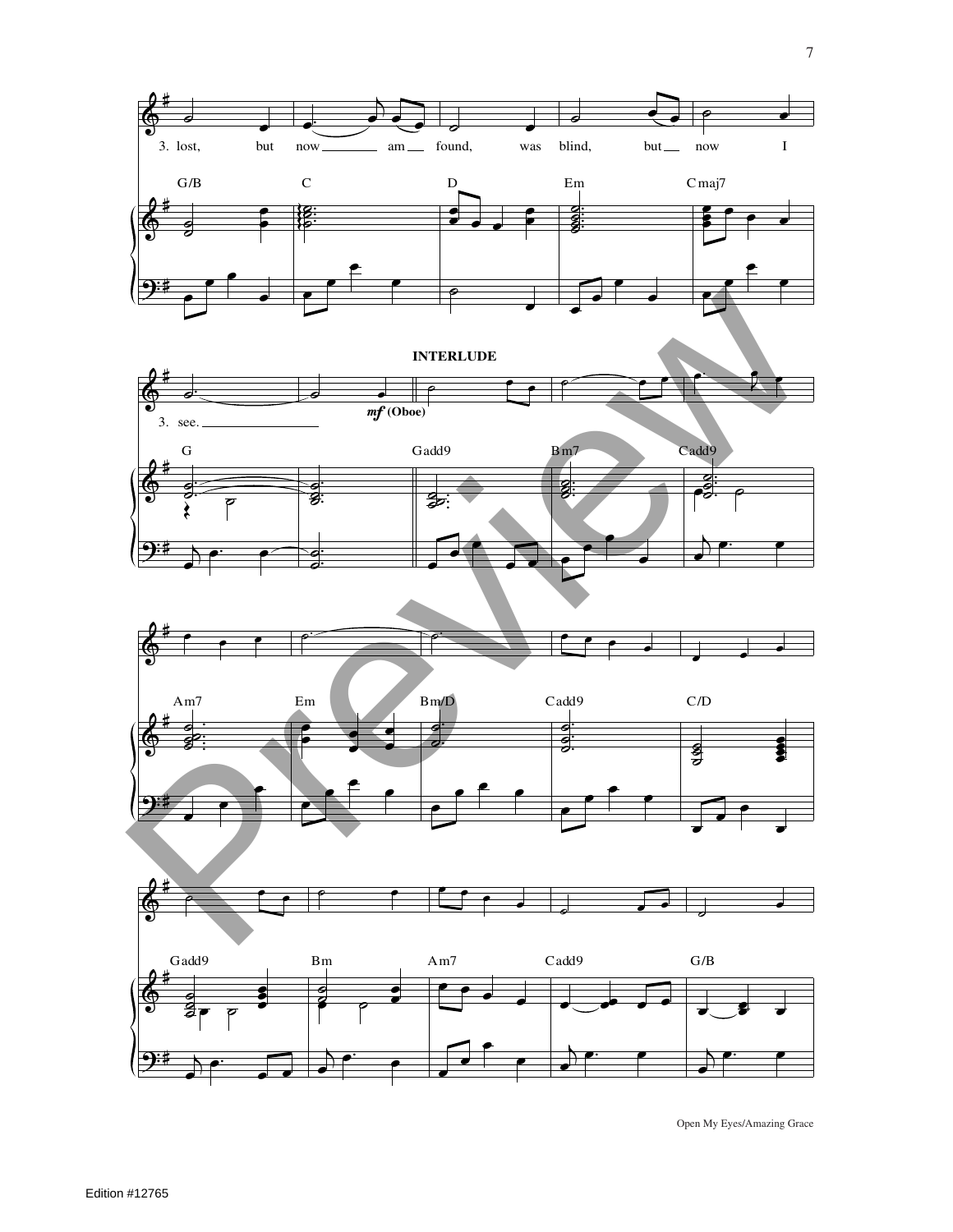![](_page_7_Figure_0.jpeg)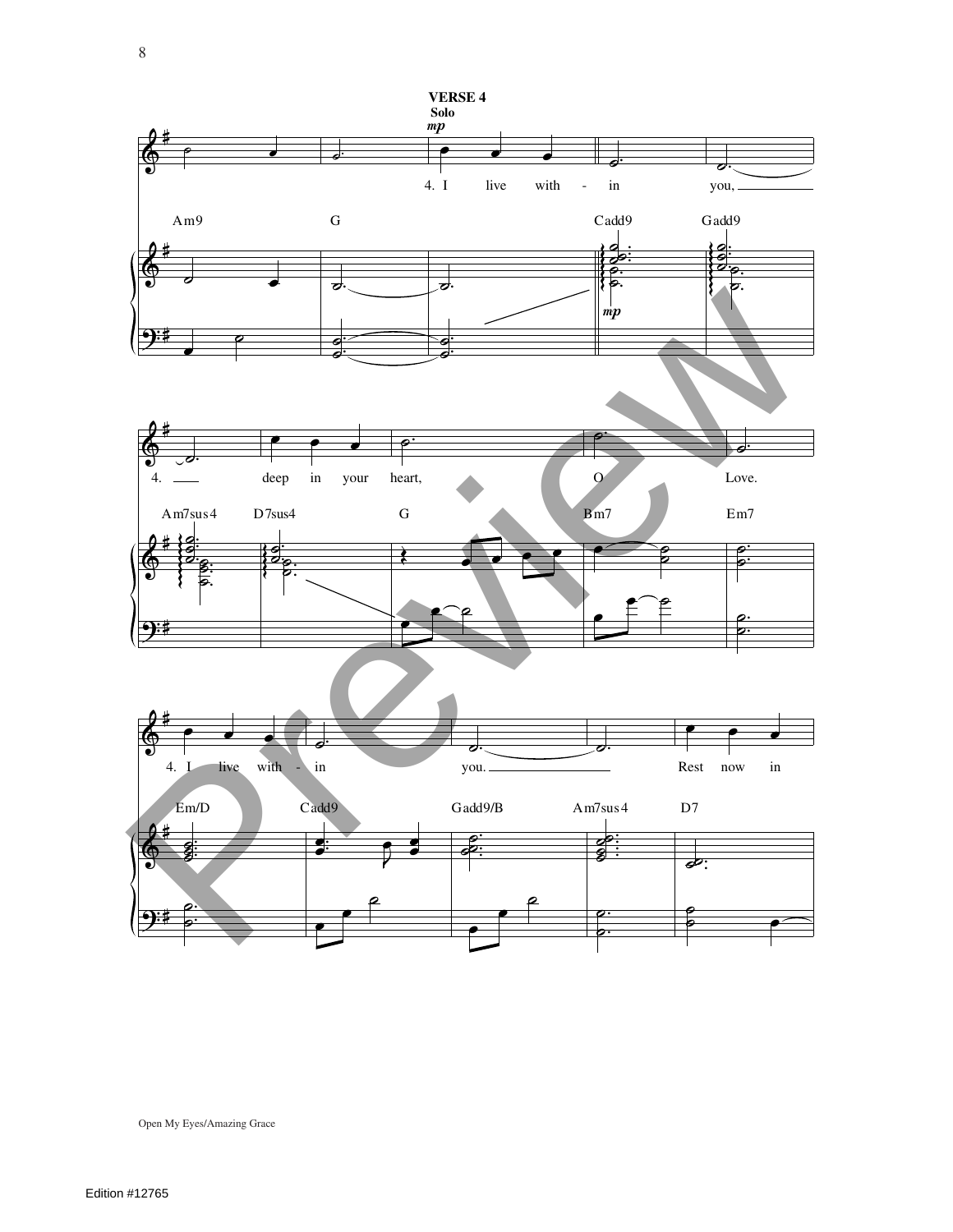![](_page_8_Figure_0.jpeg)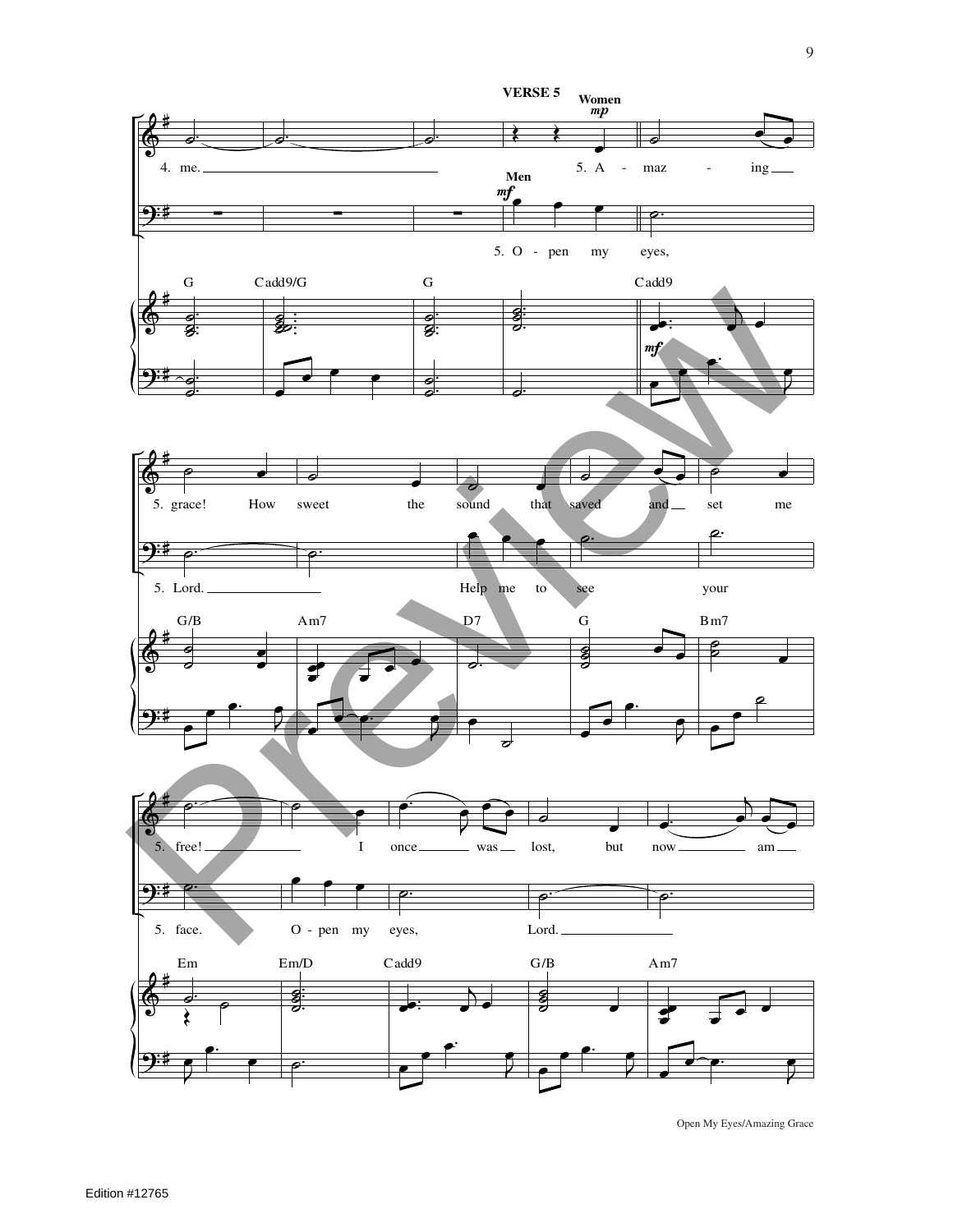![](_page_9_Figure_0.jpeg)

10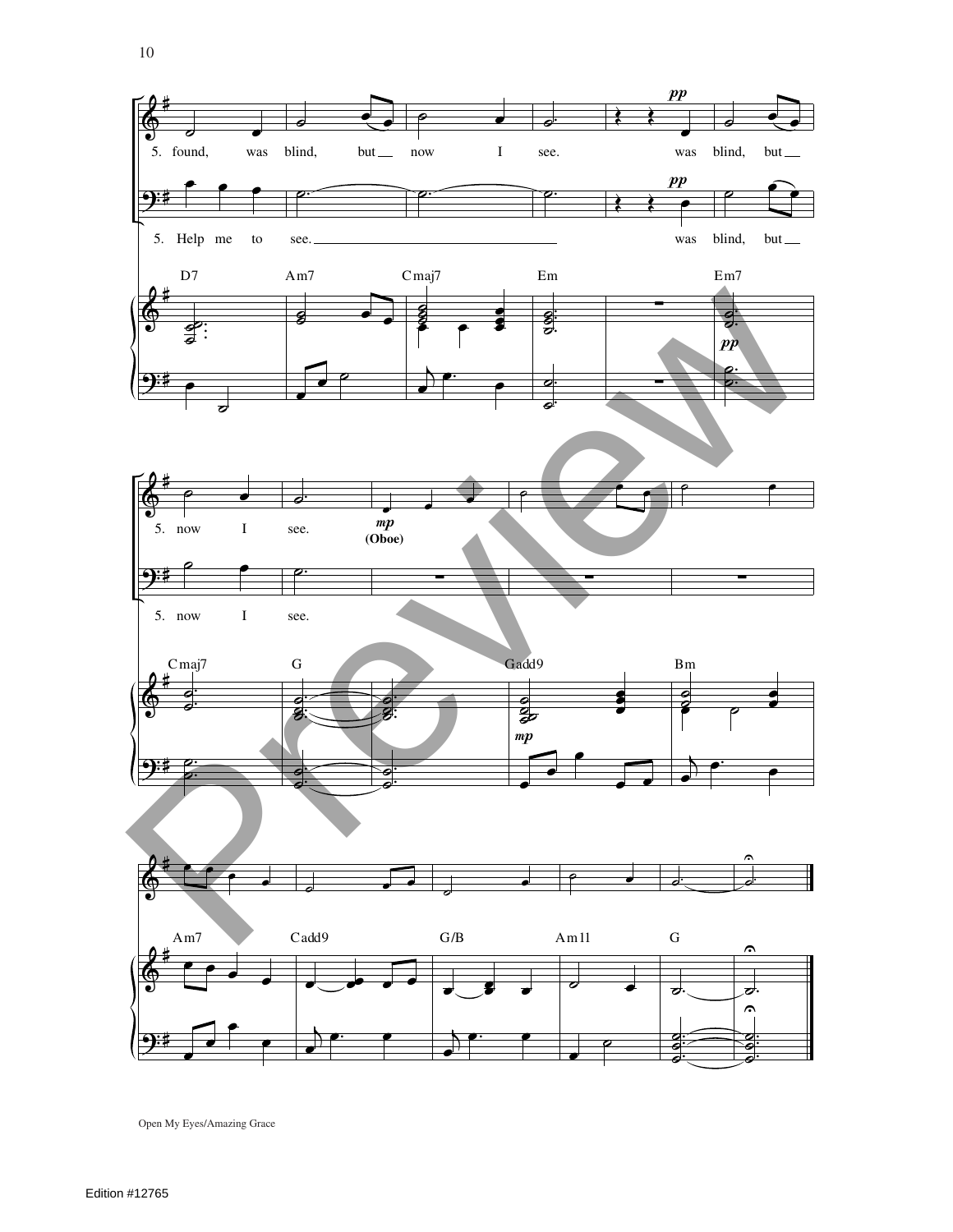*(Guitar/Vocal)*

Jesse Manibusan NEW BRITAIN Jesse Manibusan Arranged by Kathy McGrath and John Newton, 1725–1807 Michele MacAller

![](_page_10_Figure_4.jpeg)

Open My Eyes: © 1988, 1998, Jesse Manibusan. Published by spiritandsong.com®, 5536 NE Hassalo, Portland, OR 97213. All rights reserved. Amazing Grace: Music: Columbian Harmony, 1829. Arrangement © 2002, Kathy McGrath and Michele MacAller. Published by OCP Publications, 5536 NE Hassalo, Portland, OR 97213. All rights reserved.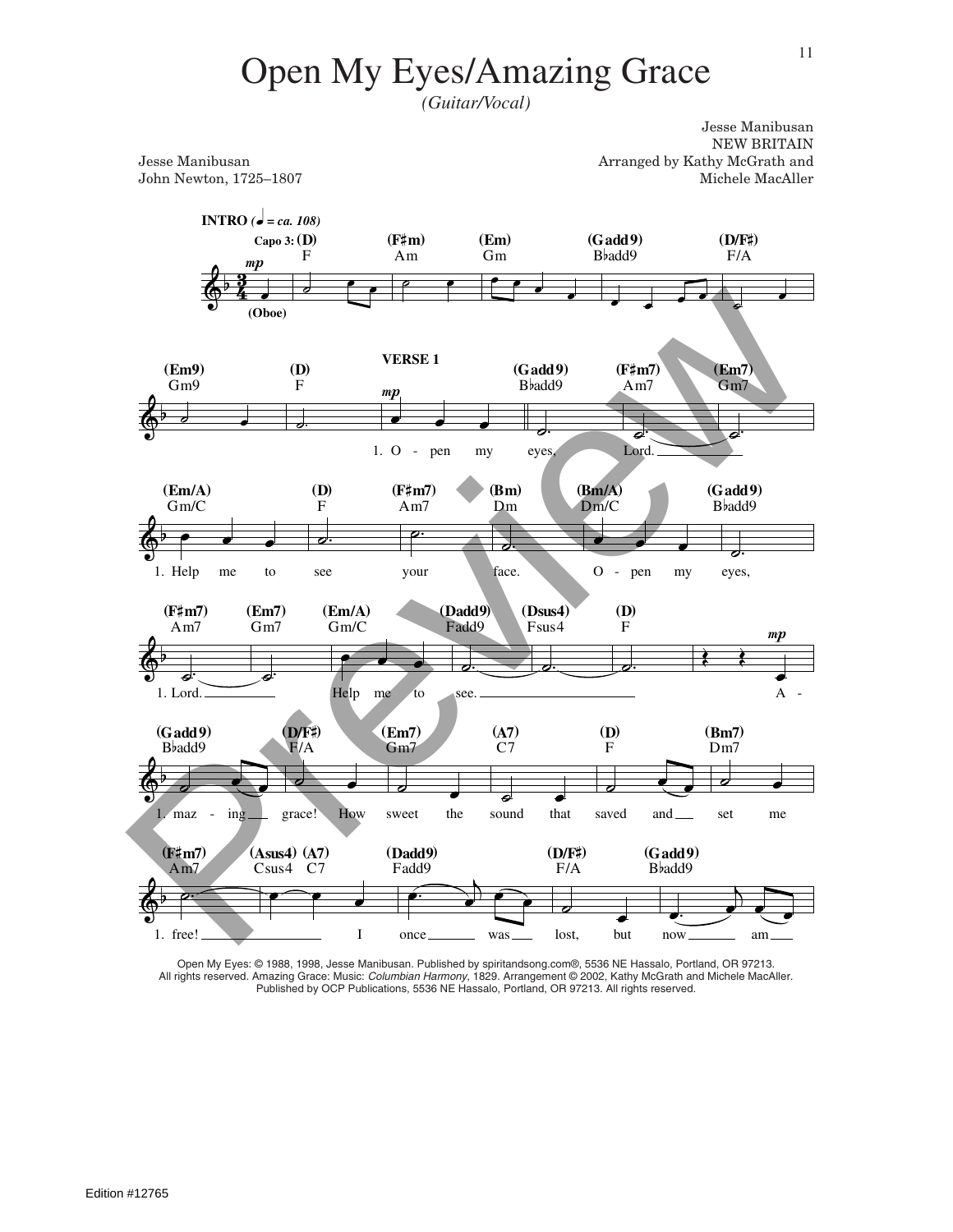![](_page_11_Figure_0.jpeg)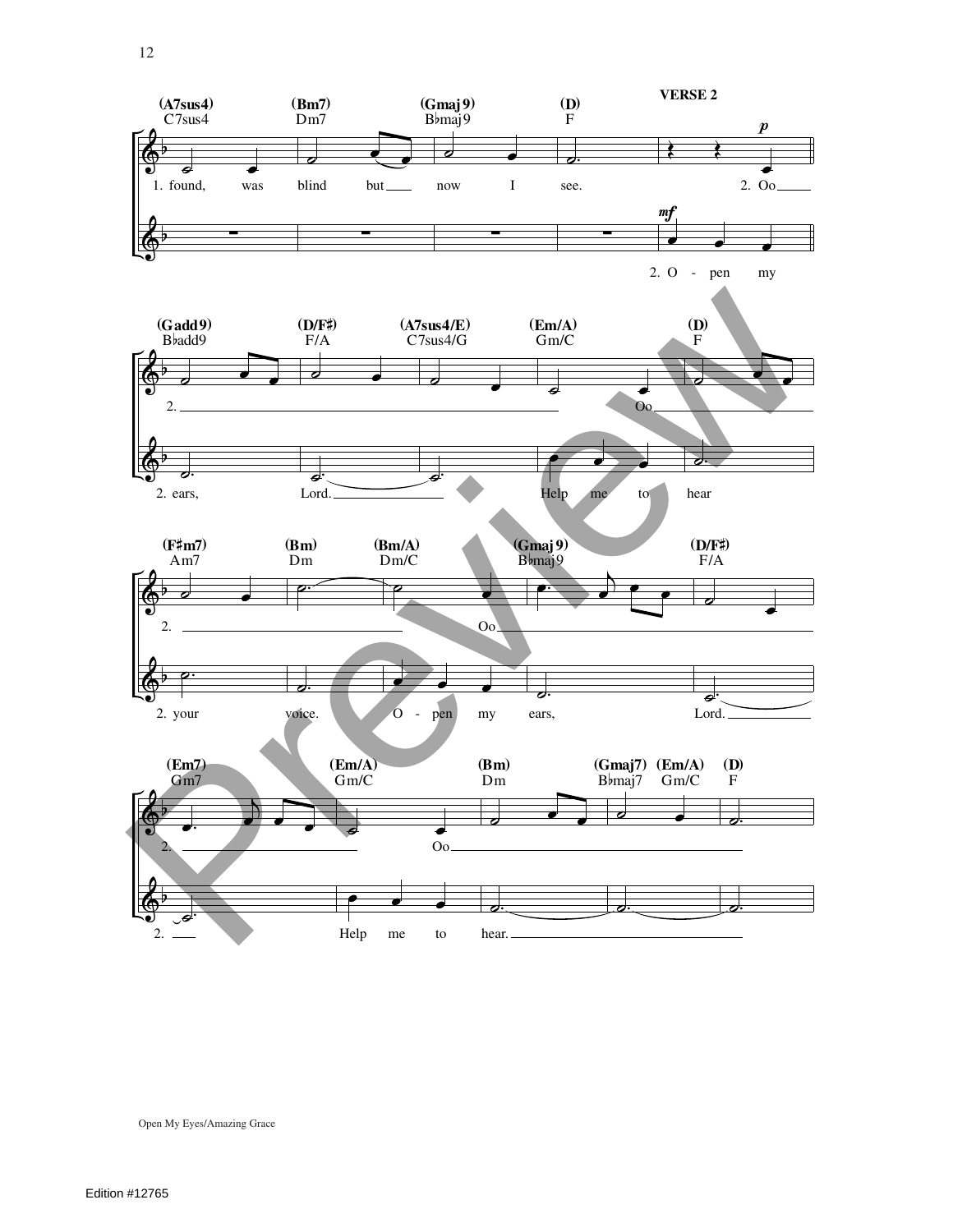![](_page_12_Figure_0.jpeg)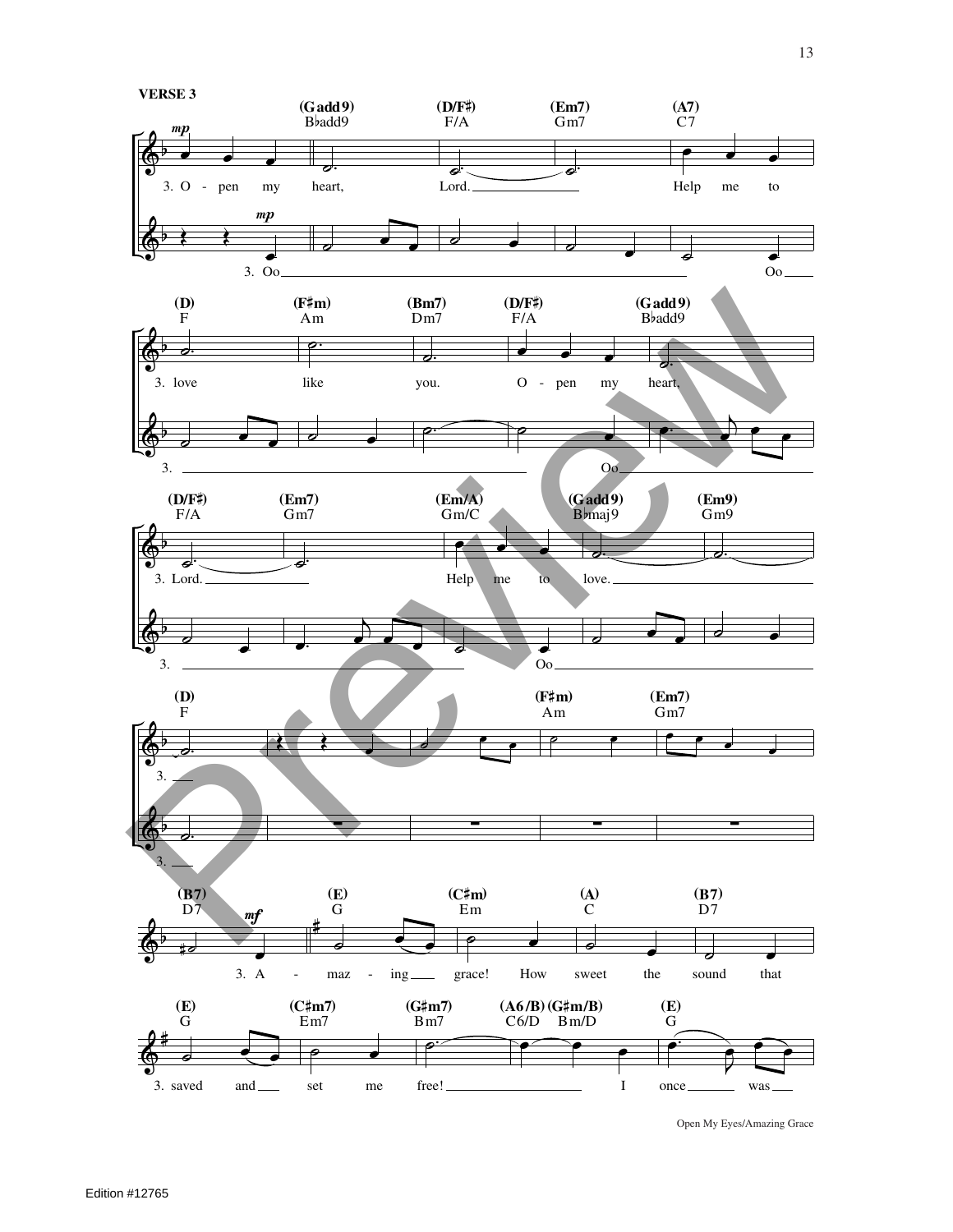![](_page_13_Figure_0.jpeg)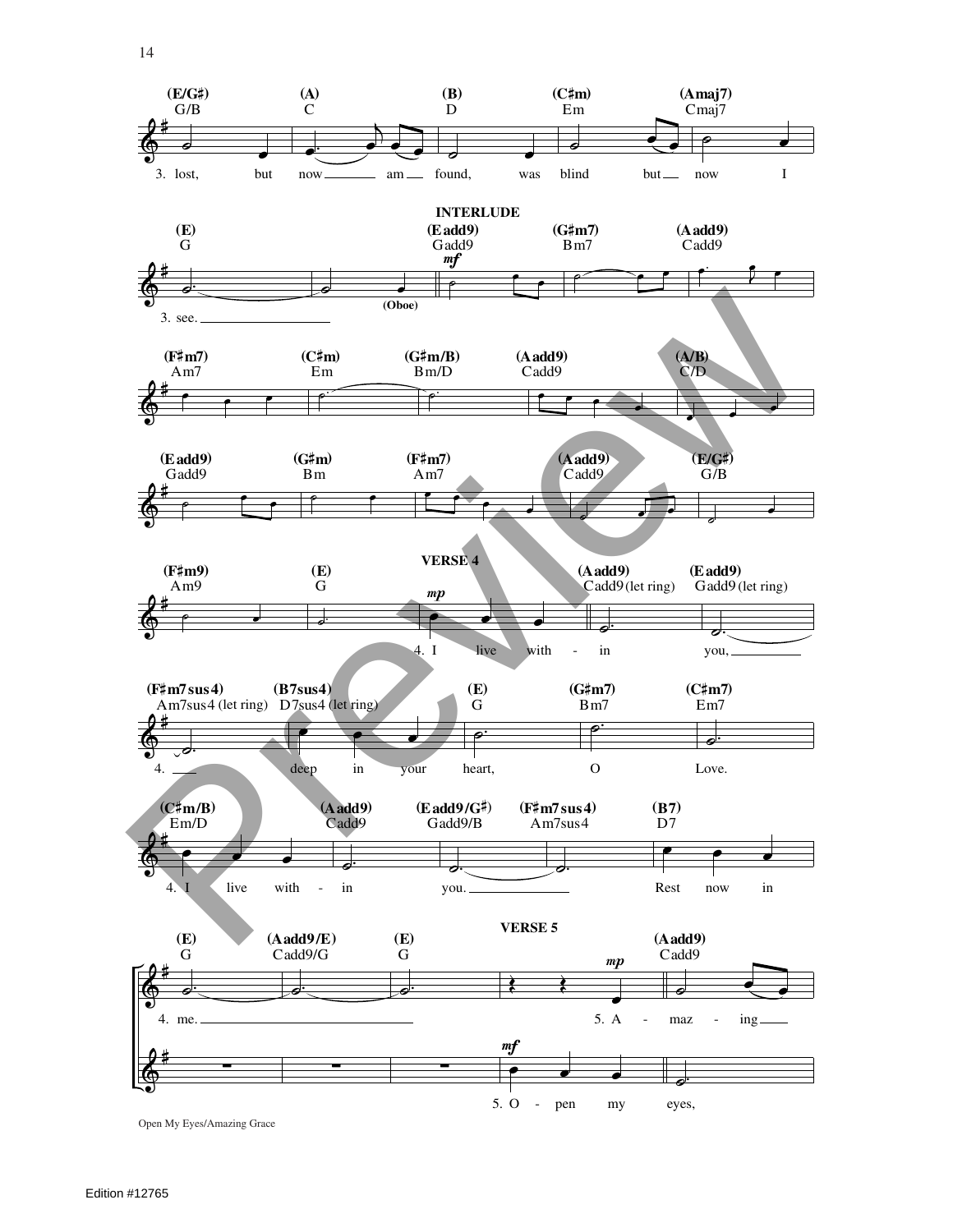![](_page_14_Figure_0.jpeg)

15